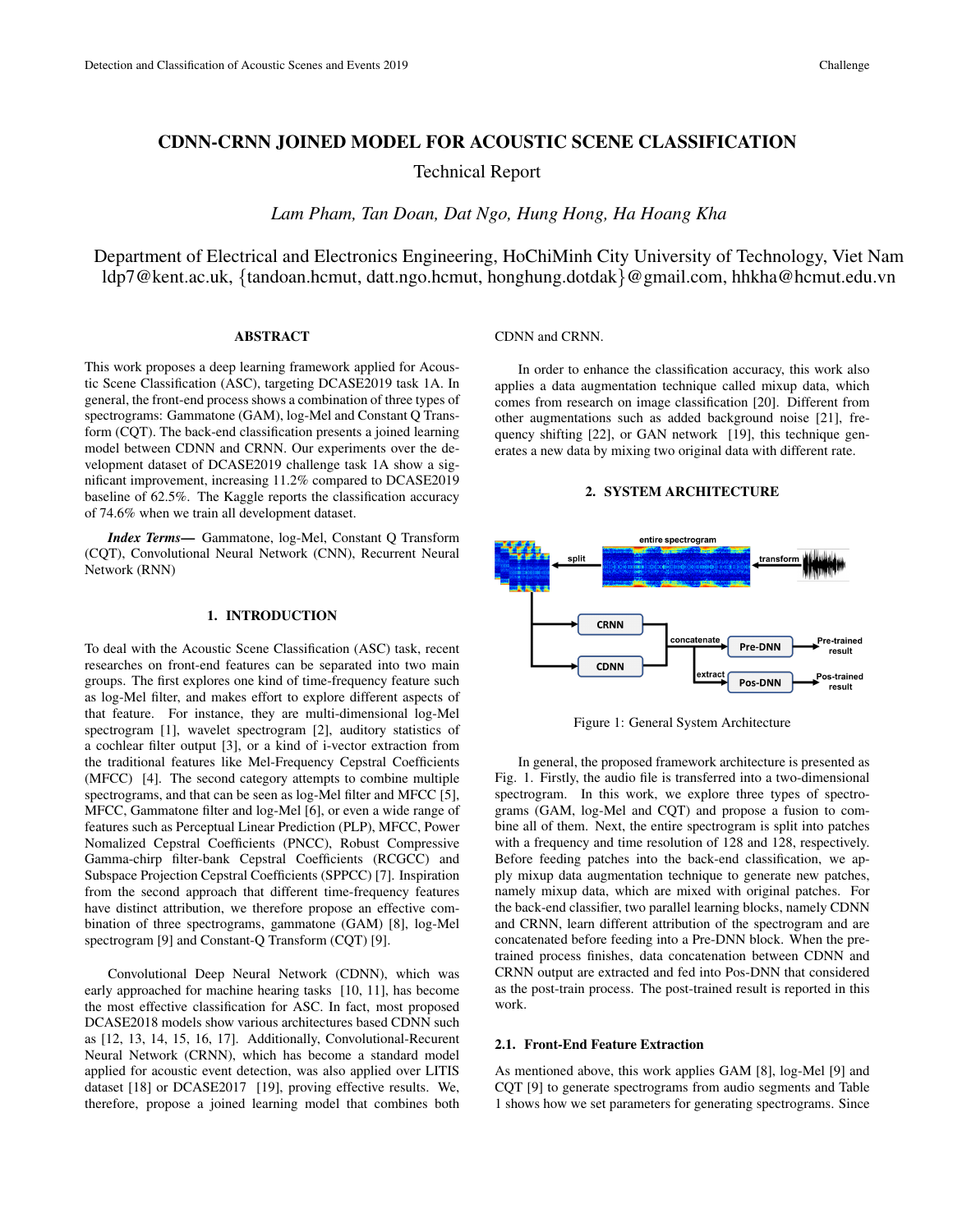

Figure 2: Back-end Classification Architecture



Figure 3: CNN-T or CNN-G architecture

we aim at generating the same size of spectrograms regarding three types of transformation, the entire spectrogram shows the frequency and time resolution of 128 and 1870, respectively. Thus, every entire spectrogram is split into 14 patches with the size of  $128 \times 128$ .

# 2.2. Back-end Classification

The general architecture of back-end classification mentioned in Fig. 1 with the pre-trained and post-trained process is described as detailed in Fig. 2. First, three different spectrogram features with the size of  $128 \times 128$  are fed into convolutional blocks, namely

Table 1: Setting Parameters of Spectrogram.

| <b>Parameters</b>          | <b>Values</b> |
|----------------------------|---------------|
| Window size                | 1920          |
| Hop size                   | 256           |
| <b>Fast Fourier Number</b> | 4096          |
| Frequency Min              | 10            |
| Frequency resolution       | 128           |

Table 2: CNN-T/G Output Shape [batch sizexFrequecy ResolutionxTime ResolutionxChannel Resolution]

| Laver        | $CNN-G$                      | <b>CNN-T</b>                       |
|--------------|------------------------------|------------------------------------|
| Input        | $n\times128\times128\times1$ | $n\times128\times128\times1$       |
| Single Conv  | $n\times64\times64\times32$  | $n\times64\times128\times32$       |
| Single Conv  | $n\times32\times32\times64$  | $n\times32\times128\times64$       |
| Doublue Conv | $n\times16\times16\times128$ | $n\times16\times128\times128$      |
| Double Conv  | $n\times 256$                | $n \times 1 \times 128 \times 256$ |

CNN-G and CNN-T, which belongs in CDNN and CRNN branches, respectively. The CDNN network that combines CNN-G and fullyconnected layers shows a conventional CNN architecture. The role of three CNN-G is to transfer spectrogram features as patches into high-level features as 256-dimensional vectors before adding together. Thus, additional result goes through fully-connected layers. The CNN-T block of the CRNN network helps to transfer a spectrogram feature to a time-sequential feature that is fed into bidirectional RNN. Both CNN-T and CNN-G share a similar general architecture as described in Fig. 3, but the CNN-T pooling layers are different from that of CNN-G. In particular, with the input patch size of  $128 \times 128$  mentioned above, the output of every convolution layer, namely single conv or double conv in Fig. 3, are different and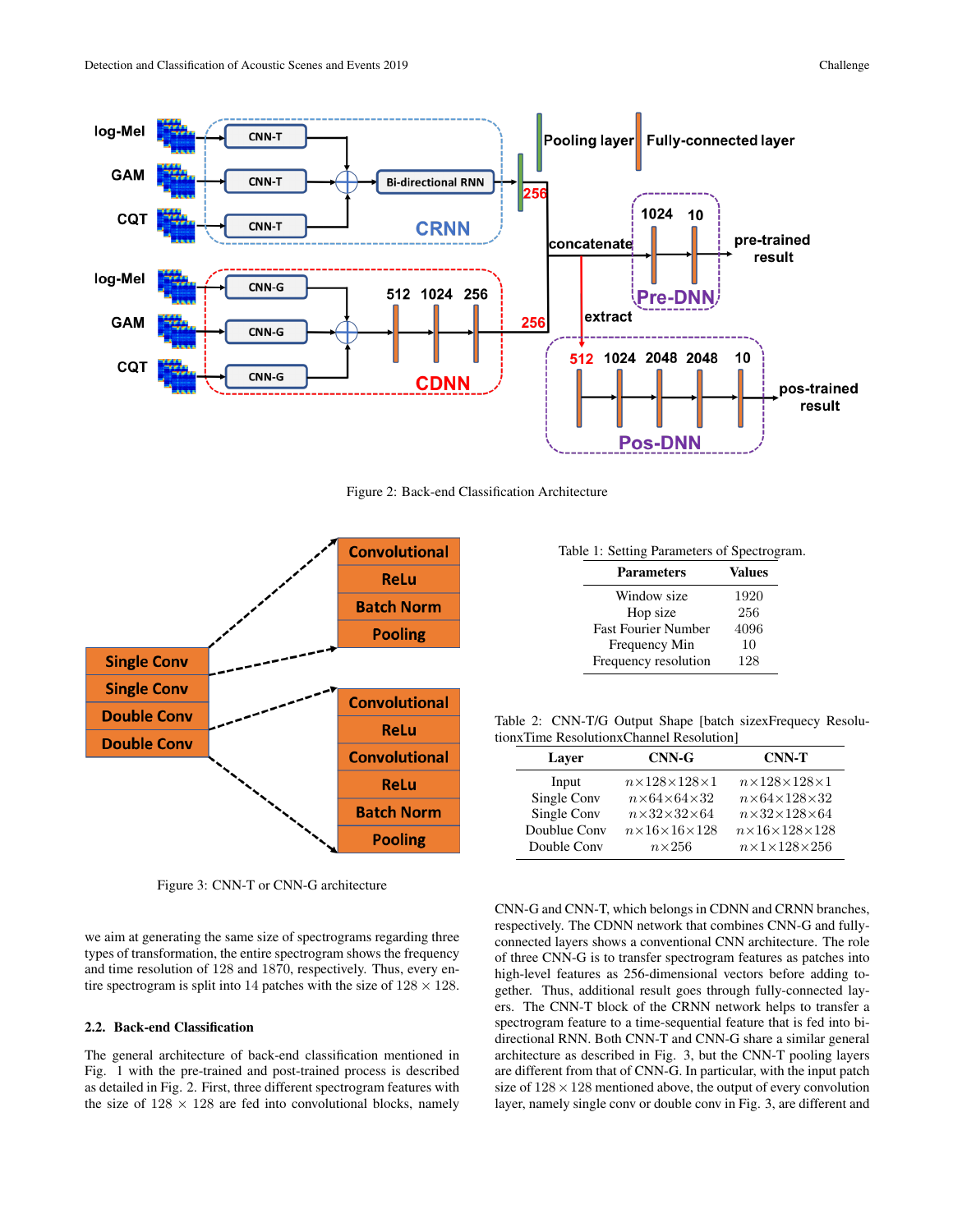described in Table 2. If we consider the shape of the input feature is [batch size, frequency resolution: time resolution: channel number], CNN-G scales down both the time and frequency resolution with setting pooling at [1:2:2:1] over single or double convolutional layer. At the final layer of CNN-G block, the global-mean pooling is applied to scale into  $n \times 256$  (noting that n is the batch size and 256 is the number of kernel at the final double conv). However, only the frequency dimension is scaled with a pooling layer setting of [1:2:1:1] regarding CNN-T, keeping the time resolution constant. At the final layer of CNN-T, the global-mean pooling layer is used over the frequency dimension, creating a high-level feature with the shape of  $n \times 1 \times 128 \times 256$ . It is then reshaped to  $n \times 128 \times 256$  that is considered as a sequence of 256-dimensional vectors, feeding into bi-directional RNN. The bi-directional RNN is configured by GRU cells with a dynamic sequence length setting and 128 hidden states. Thus, the output of bi-directional RNN is sent to a global-mean pooling layer where the time dimension is averaged, creating a 256 dimensional vector that is a same shape as the output of CDNN network. Eventually, outputs of CRNN and CDNN are concatenated and goes through three fully-connected layers and the final Softmax layer is used to classify. As regards the post-trained process namely Pos-DNN, more fully-connected layers are used to deeply learn the extracted high-level feature from the pre-trained process. Both the pre-trained and the post-trained process are trained at a patch-size level, using softmax layer at the final layer, built in the Tensorflow framework, using the Adam method [23] for learning rate optimisation. Batch size and learning rate are set to 100 and 0.0001 respectively.

#### 2.3. Data Augmentation

In order to increase data variation, various types of data augmentation are explored in the ASC task. This work also applies a kind of data augmentation, called mixup, to enhance the performance. Let's consider original data as  $X_1, X_2$  and expected lables as  $Y_1, Y_2$ , we generate mixup data as follows

$$
X_{mp1} = X_1 * \lambda + X_2 * (1 - \lambda)
$$
 (1)

$$
X_{mp2} = X_1 * (1 - \lambda) + X_2 * \lambda \tag{2}
$$

$$
Y_{mp} = Y_1 * \lambda + Y_2 * (1 - \lambda)
$$
 (3)

$$
Y_{mp2} = Y_1 * (1 - \lambda) + Y_2 * \lambda \tag{4}
$$

with  $\lambda \in U(0, 1)$  is random coefficient.

We feed both original data and generated mixup data into the back-end classification (both the pre-trained and the post-trained process), and considerably extending the training time of the model.

## 3. EXPERIMENTS AND RESULTS

This work follows the instruction of DCASE2019 challenge over task 1A. Therefore, the development set is separated into subsets, namely training set and testing set. Table 3 presents the experiment results over testing set on the task 1A [24] and it shows that the accuracy over every class are improved compared to the DCASE2019 baseline. Submission result over Leaderboard set on Kaggle reports the accuracy of 74.7%, improving 12.2% compared to DCASE2019 baseline of 62.5%.

Table 3: Experiment Results Over Task 1A

| <b>Class</b>          | <b>DCASE2019</b> baseline | <b>Our Method</b> |
|-----------------------|---------------------------|-------------------|
| Airport               | 48.4                      | 58.9              |
| <b>Bus</b>            | 62.3                      | 86.3              |
| Metro                 | 65.1                      | 73.9              |
| Metro Station         | 54.5                      | 68.0              |
| Park                  | 83.1                      | 87.0              |
| Public Square         | 40.7                      | 52.7              |
| Shopping Mall         | 59.4                      | 71.4              |
| Street Pedestrian     | 60.9                      | 74.4              |
| <b>Street Traffic</b> | 86.7                      | 90.3              |
| Tram                  | 64.0                      | 74.3              |
| Overall               | 62.5                      | 73.7              |

### 4. CONCLUSION

In this work, we propose a learning model that combines three input spectrograms and explore the fusion between CRNN and CDNN for classification. The experiment results over DCASE2019 development dataset targeting task 1A review that our method are effective to improve the classification accuracy over every class. The attention layers as our future work could be added into both CDNN and CRNN since it enables us to improve performance.

### 5. REFERENCES

- [1] Y. Yin, R. R. Shah, and R. Zimmermann, "Learning and fusing multimodal deep features for acoustic scene categorization, in *ACM Multimedia Conference on Multimedia Conference*. ACM, 2018, pp. 1892–1900.
- [2] S. Waldekar and G. Saha, "Wavelet transform based melscaled features for acoustic scene classification," in *INTER-SPEECH*, 2018, pp. 3323–3327.
- [3] H. Song, J. Han, and D. Shiwen, "A compact and discriminative feature based on auditory summary statistics for acoustic scene classification," in *INTERSPEECH*, 2018, pp. 3294– 3298.
- [4] H. Eghbal-Zadeh, B. Lehner, M. Dorfer, and G. Widmer, "CP-JKU submissions for DCASE-2016: a hybrid approach using binaural i-vectors and deep convolutional neural networks, DCASE2016 Challenge, Tech. Rep., September 2016.
- [5] J. Li, W. Dai, F. Metze, S. Qu, and S. Das, "A comparison of deep learning methods for environmental sound detection," in *IEEE International Conference on Acoustics, Speech and Signal Processing (ICASSP)*. IEEE, 2017, pp. 126–130.
- [6] H. Phan, L. Hertel, M. Maass, P. Koch, R. Mazur, and A. Mertins, "Improved audio scene classification based on label-tree embeddings and convolutional neural networks," *IEEE Transactions On Audio, Speech, And Language Processing*, vol. 25, no. 6, pp. 1278–1290, 2017.
- [7] S. Park, S. Mun, Y. Lee, and H. Ko, "Score fusion of classification systems for acoustic scene classification," DCASE2016 Challenge, Tech. Rep., September 2016.
- [8] D. P. W. . Ellis. (http://www.ee.columbia.edu/ dpwe/resources/matlab/ gammatonegram) Gammatonelike spectrogram.